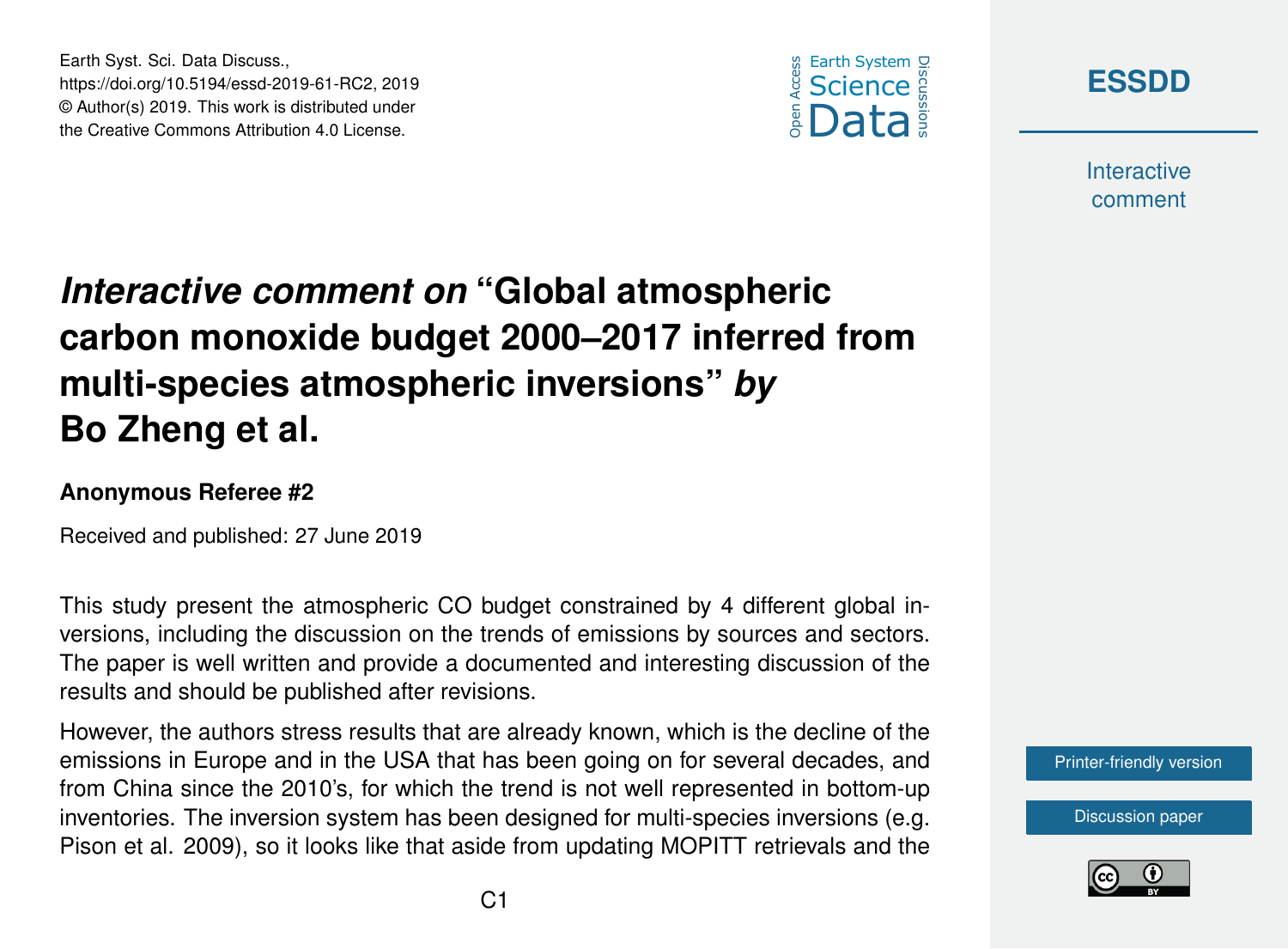model, the addition of GOSAT is the main update in the system. It would be great to have more discussion about the impact of GOSAT and the overall CH4 to CH2O to CO yield within that context. In particular, the direct comparison to CO observations does even suggest a slight deterioration when using GOSAT (inversion #3, Fig. S4 and S8). Then it is desirable to see the impact of CH2O and CH4 (inversion #2 and #3) on the spatial and temporal distribution of CO sources and sinks (showing Fig. 1 and Fig. 4 with inversion #2 and #3). It is surprising that the CO dry deposition is not presented, when the focus of the paper is about the CO budget, please take into account the following major and minor comments before resubmission.

Major comments: 1. Why is the dry deposition of CO not included in the Eq. 1? The dry deposition constitutes around 10 % (up to 15 %) of the total sink and it has been showed that an alternative representation of the CO deposition could improve the atmospheric CO budget (see Stein et al. 2014 and reference therein). If you did not take the dry deposition into account, it means that the global CO budget has an uncertainty of 10 to 15 % error bar, which likely introduce a bias such as underestimation of emissions or an overestimation of the chemical sink. This precludes strong conclusions about the temporal variations of the CO budget, in particular with regard to the chemical sink. Please correct the equation 1 and the following: P6L1; "The picture of atmospheric CO budget derived from our inversions includes surface emissions from different source sectors, CO chemical production, and CO chemical sink." P2L22: "Interpreting atmospheric CO trends requires accurate quantification of the global CO budget (Duncan et al., 2007), including surface sources, atmospheric sources (oxidation of hydrocarbons, known as CO chemical production), and atmospheric sinks."

2. The publication must discuss and includes reference to the limitation of using a simpler and linearized chemical scheme. This is one of the main points of the already cited paper; Lelieveld et al. (2016) showed that OH is well buffered because of the secondary OH production (OH recycling), which is not represented in your system. It has two implications, one is the absence of atmospheric chemical feedbacks given

### **[ESSDD](https://www.earth-syst-sci-data-discuss.net/)**

**Interactive** comment

[Printer-friendly version](https://www.earth-syst-sci-data-discuss.net/essd-2019-61/essd-2019-61-RC2-print.pdf)

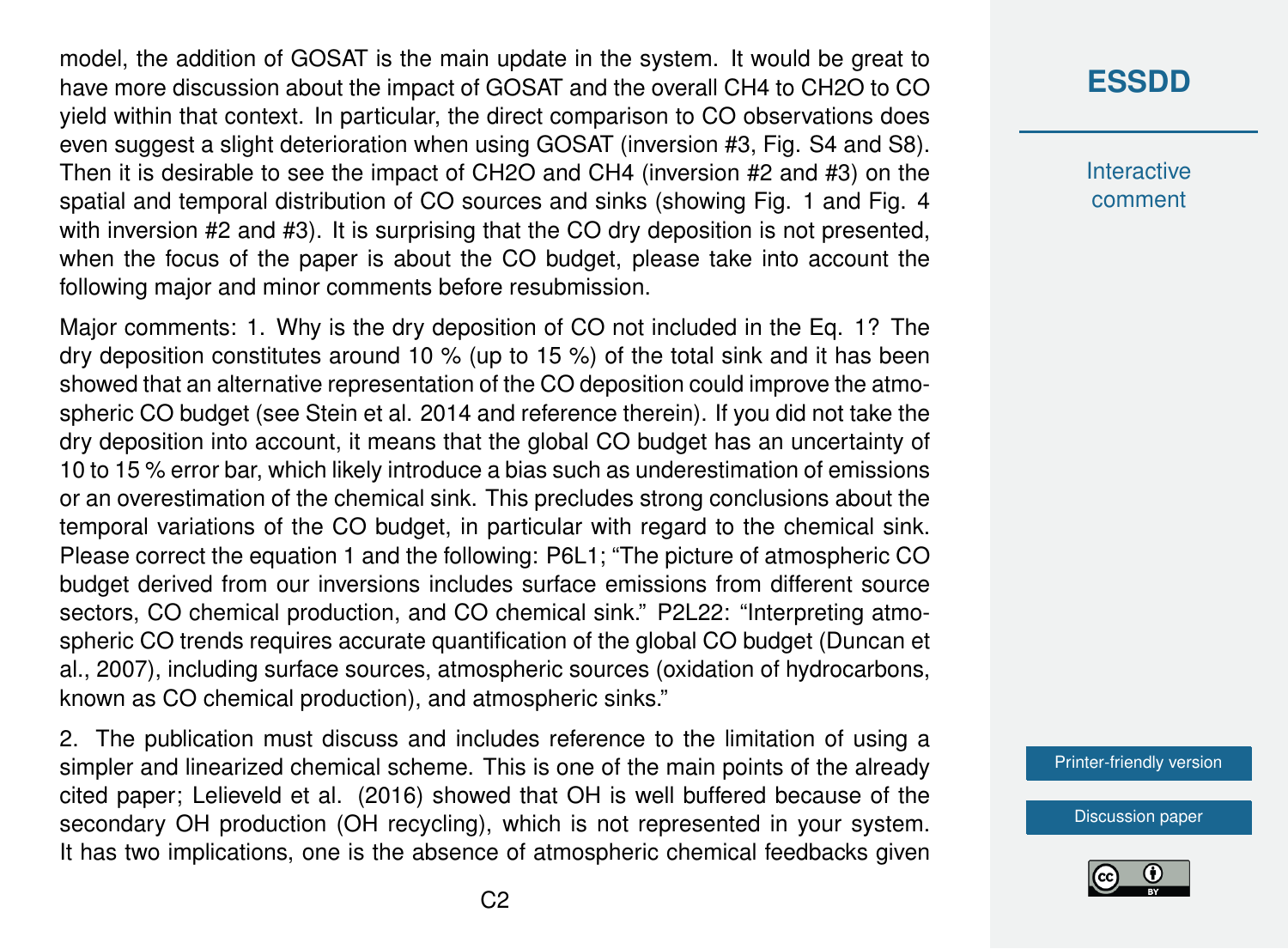their distribution of chemicals and the second is the impact of the ignored species. For instance, NOx emissions have a strong impact on OH (e.g. Miyazaki et al. 2017). Several studied have pointed out that because of the coupling between CH4, CO and OH, their errors are potentially corelated and thus reducing one bias could lead to an overall benefit for the whole system (e.g., Strode et al. 2015, Gaubert et al. 2016). In particular one recent study showed that the CH4 observations could thus be used to constraint OH feedback (Zhang et al. 2018). The use of a simplified chemistry is totally acceptable knowing the computational costs for studying long-term trends, as done in this study. It is however important to point out those potential limitation when points are made on the constraints on the CO (+OH) sinks. One easy thing to do would be to divide the CH4 loss by the CH4 concentrations used (i.e. the CH4 lifetime), since there is a, to check whether the growing CH4 sink is due to increasing CH4 alone or if there is a change due to a change in OH.

Minor comments:

P4L12: "To solve the inverse problem, forward and adjoint codes are iteratively run until sufficient convergence of the cost function (Eq. (2)), and the last iteration with optimized model states gives us the best estimate that matches all available information within their uncertainties." Please move this sentence to the next section, where Eq. 2 is actually defined.

P5L23: "The WDCGG measures surface hourly CO concentrations". It looks like there are flasks measurements, please rephrase.

P5L13: Add the references for GOSAT (Kuze et al. 2009) and GOSAT CH4 retrievals (Parker et al. 2011). [Kuze, A., Suto, H., Nakajima, M., and Hamazaki, T.: Thermal and near infrared sensor for carbon observation Fourier transform spectrometer on the Greenhouse Gases Observing Satellite for greenhouse gases monitoring, Appl. Opt., 48, 6716, https://doi.org/10.1364/ao.48.006716, 2009.]

P6L3: "which calculates the CO yield from the oxidation of CH4 and of NMVOCs and

**Interactive** comment

[Printer-friendly version](https://www.earth-syst-sci-data-discuss.net/essd-2019-61/essd-2019-61-RC2-print.pdf)

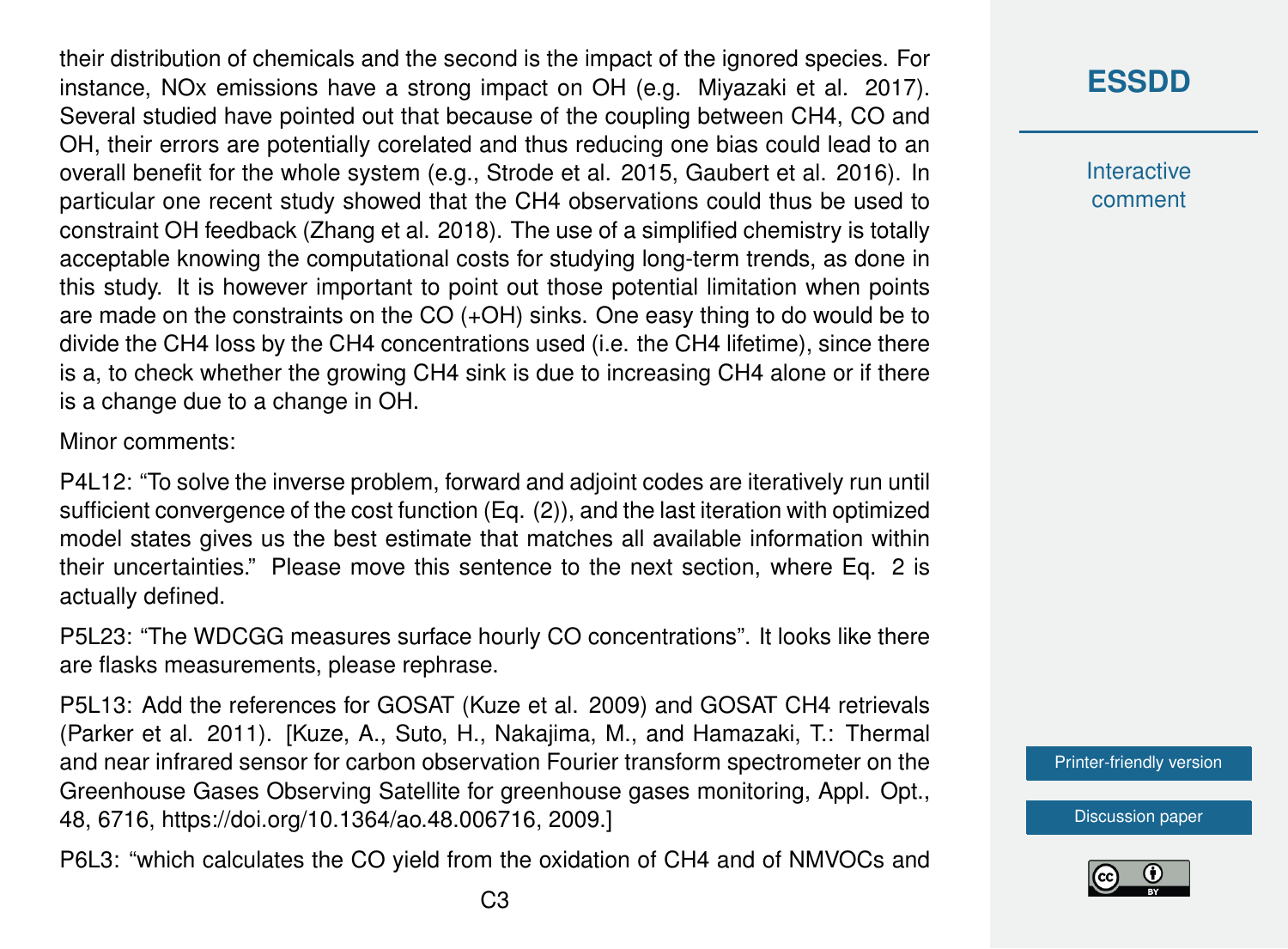the CO oxidation sink in each model grid box at each time step of the model simulation." Here you can recall that the yield is assume to be linear.

P8L2: "Tropospheric CO columns measured by MOPITT have declined at a relative rate of −0.32±0.05% yr−1 (p<0.01) during 2000–2017, highly consistent with the relative trend in the estimated CO sink (−0.35±0.23% yr−1, p<0.01). This suggests that decreasing CO concentrations are the primary driver of the declining CO sink, while the combination of OH and reaction rate has negligible influence." While I agree that based on other evidence the CO emissions are reduced, which leads to a reduced CO levels, and thus the CO sink is reduced. MOPITT also see a reduction in CO concentrations. But this does not mean that OH does not have an influence, understanding OH feedbacks are far more complicated, since it requires the understanding of the OH budget itself. One can only say that the  $CO + OH$  flux has slowed down because of a reduction of CO. This also means that the OH sink has slowed down, but it does not fully explain the OH budget. This is important because even a tiny change in OH would have a strong impact on CO, so that it is hard to identify those small changes precisely.

P8L7: "These two inversions make a small difference (<10%) in the global CO budget estimates compared to Inversion #1 (Table S5)" Why is there only one significant figure? In particular for differences within 10 %, it makes it impossible to compare the simulations. This is also true for table S6.

P10L13: "The global CO sink is symmetrically distributed around the equator (Fig. 3a, 4c)." Is this due to the (TRANSCOM) prior?

P11L15: "As Inversion #1 tends to underestimate/overestimate anthropogenic emissions decrease/increase (Sect. 3.2)," Is there something missing? You mean in corresponding regions? it underestimates the increase in regions where CO is decreasing and vice versa? Please rephrase.

P11L17: "the CEDS inventory probably has large biases in emission trends estimates over CHN and SAS, which is the main reason why it estimates growing anthropogenic

## **[ESSDD](https://www.earth-syst-sci-data-discuss.net/)**

**Interactive** comment

[Printer-friendly version](https://www.earth-syst-sci-data-discuss.net/essd-2019-61/essd-2019-61-RC2-print.pdf)

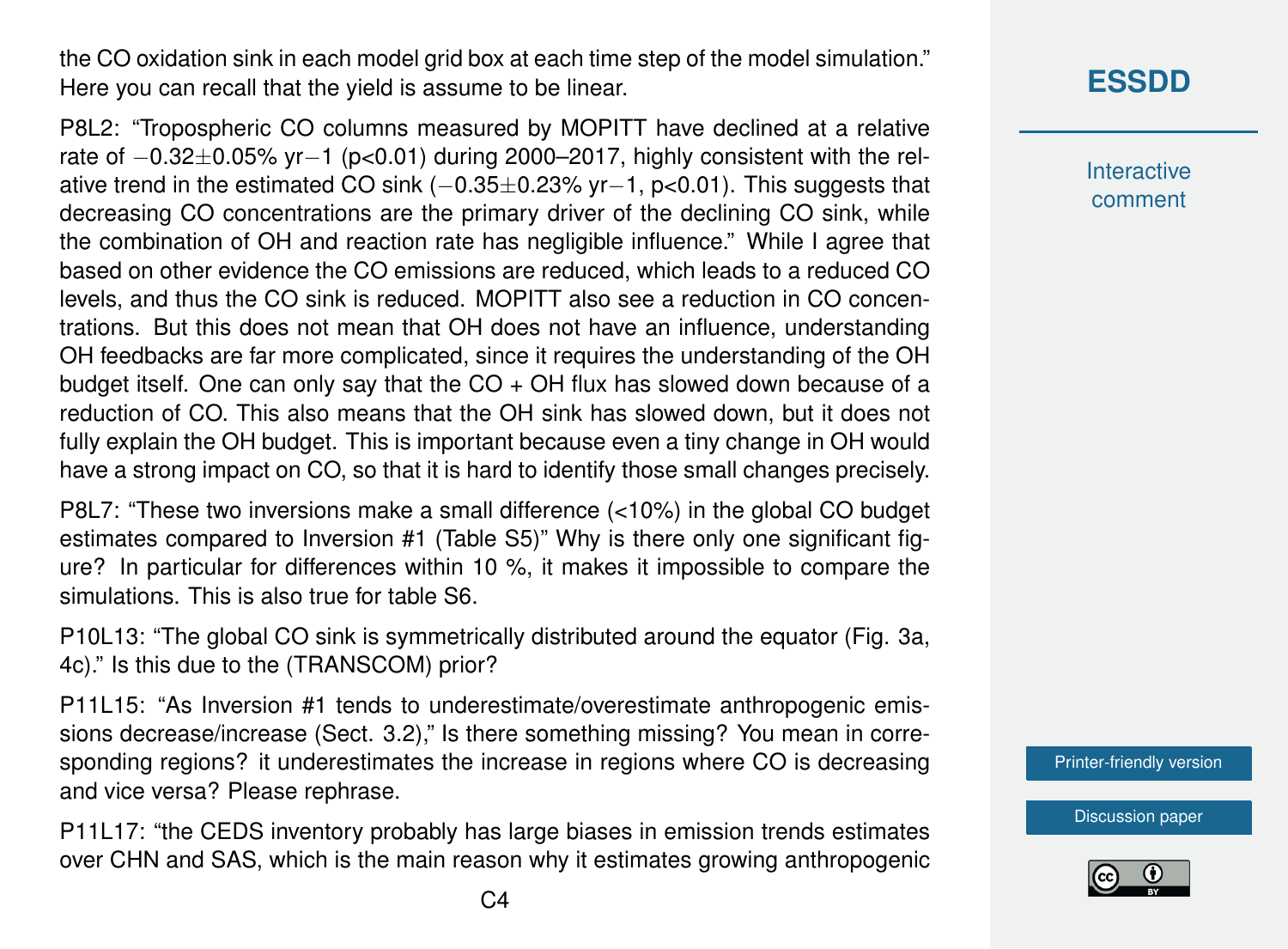emissions globally (Table S6) and cannot match the observed declining CO when used in the input of our LMDz-SACS model." You can note that this is consistent with previous studies, in particular Strode et al. 2016, for a different inventory.

Figure S4/S5/S6. In panel a, "Opimized"

P12L3: "The larger biomass burning emissions derived from inversions are most evident in late fire seasons when burned area declines after the peak fire month (Fig. S2)." It is also evident for the peak itself for SAF and BRA.

P14L18: "The global burned area is observed to have declined since 2000 (Fig. 9a) with the largest declines in the grassland and savanna ecosystems over EQAF (Fig. 9b)." I guess "decline" should not have an s

P16L18: "The other three inversions"; you can mention that those are also multispecies inversions, since it was mentioned for the previous paragraph.

References

Miyazaki, K., Eskes, H., Sudo, K., Boersma, K. F., Bowman, K., and Kanaya, Y.: Decadal changes in global surface NOx emissions from multi-constituent satellite data assimilation, Atmos. Chem. Phys., 17, 807-837, https://doi.org/10.5194/acp-17-807- 2017, 2017.

Gaubert, B., Arellano, A. F., Barré, J., Worden, H. M., Emmons, L. K., Tilmes, S., Buchholz, R. R.,Vitt, F., Raeder, K., Collins, N., Anderson, J. L., Wiedinmyer, C., Martinez Alonso, S., Edwards, D. P., Andreae, M. O., Hannigan, J. W., Petri, C., Strong, K., and Jones, N.: Toward a chemical reanalysis in a coupled chemistry-climate model: An evaluation of MOPITT CO assimilation and its impact on tropospheric composition, J. Geophys. Res.-Atmos., 121, 7310–7343, https://doi.org/10.1002/2016JD024863, 2016.

Lelieveld, J., Gromov, S., Pozzer, A., and Taraborrelli, D.: Global tropospheric hydroxyl distribution, budget and reactivity, Atmos. Chem. Phys., 16, 12477-12493, doi: **[ESSDD](https://www.earth-syst-sci-data-discuss.net/)**

**Interactive** comment

[Printer-friendly version](https://www.earth-syst-sci-data-discuss.net/essd-2019-61/essd-2019-61-RC2-print.pdf)